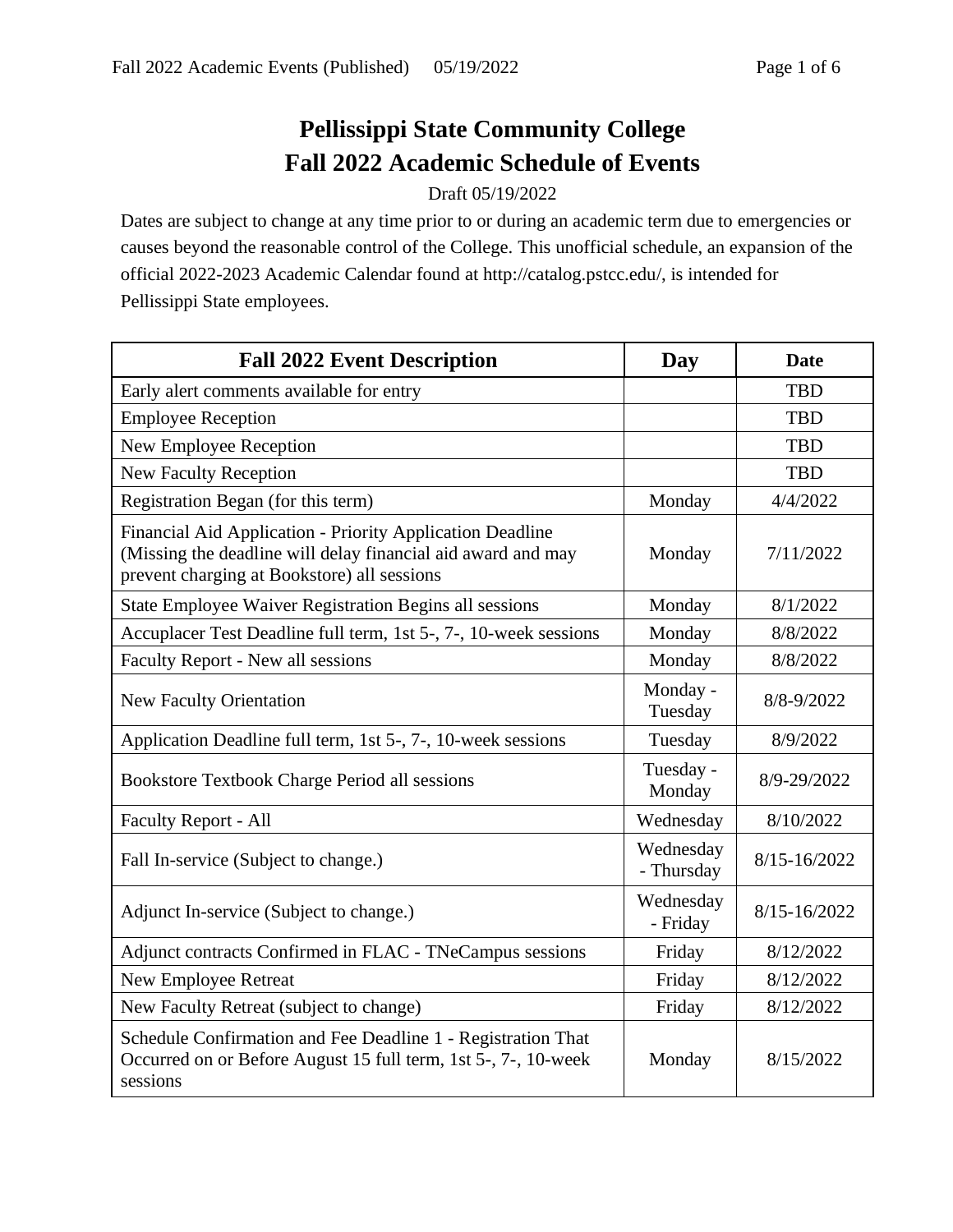| Expunge 1 full term, 1st 5-, 7-, 10-week sessions                                   | Tuesday               | 8/16/2022                 |
|-------------------------------------------------------------------------------------|-----------------------|---------------------------|
| Adjunct contracts Confirmed in FLAC full term, 1st 5-, 7-, 10-<br>week sessions     | Thursday              | 8/18/2022                 |
| Temporary, part time dynamic form contracts due to Academic<br><b>Affairs</b>       | Thursday              | 8/18/2022                 |
| 100% Refund Deadline full term, 1st 5-, 7-, 10-week sessions                        | Friday                | 8/19/2022                 |
| <b>Week 1: August 22 - 28</b>                                                       |                       |                           |
| Add Classes / Change To Or From Audit - Last Day 1st 5-, 7-,<br>10-week sessions    | Monday                | 8/22/2022                 |
| Classes Begin full term, 1st 5-, 7-, 10-week sessions                               | Monday                | 8/22/2022                 |
| Classes Begin TN eCampus                                                            | Monday                | 8/22/2022                 |
| Exception registration dates                                                        | Monday -<br>Wednesday | 8/22-24/2022              |
| Add Classes / Change To Or From Audit - Last Day full term<br>session               | Wednesday             | 8/24/2022                 |
| 75% Refund Deadline 1st 5-week session                                              | Thursday              | 8/25/2022                 |
| 75% Refund Deadline 1st 7-week session                                              | Friday                | 8/26/2022                 |
| Attendance Report By Faculty By Noon full term, 1st 5-, 7-, 10-<br>week sessions    | Friday                | 8/26/2022                 |
| Promotion/tenure candidates inform supervisor of intent to apply                    | Friday                | 8/26/2022                 |
| <b>Start Strong Progress Report (Early Alert)</b>                                   | Friday -<br>Friday    | $8/26/2022 -$<br>9/2/2022 |
| Drop a class without "W" Deadline 1st 5-week session                                | Sunday                | 8/28/2022                 |
| Week 2: August 29 - September 4                                                     |                       |                           |
| 25% Refund Deadline 1st 5-week session                                              | Tuesday               | 8/30/2022                 |
| 75% Refund Deadline 1st 10-week session                                             | Tuesday               | 8/30/2022                 |
| Schedule Confirmation and Fee Deadline 2 full term, 1st 5-, 7-,<br>10-week sessions | Tuesday               | 8/30/2022                 |
| Expunge 2 full term, 1st 5-, 7-, 10-week sessions                                   | Wednesday             | 8/31/2022                 |
| 25% Refund Deadline 1st 7-week session                                              | Friday                | 9/2/2022                  |
| 75% Refund Deadline full term session                                               | Friday                | 9/2/2022                  |
| Waiver / Discount Forms Deadline all sessions                                       | Friday                | 9/2/2022                  |
| Saturday Classes will meet (before Labor Day) all sessions                          | Saturday              | 9/3/2022                  |
| Drop a class without "W" Deadline full term, 1st 7-, 10-week<br>sessions            | Sunday                | 9/4/2022                  |
| Week 3: September 5 - 11                                                            |                       |                           |
| Holiday, Labor Day, College Closed all sessions                                     | Monday                | 9/5/2022                  |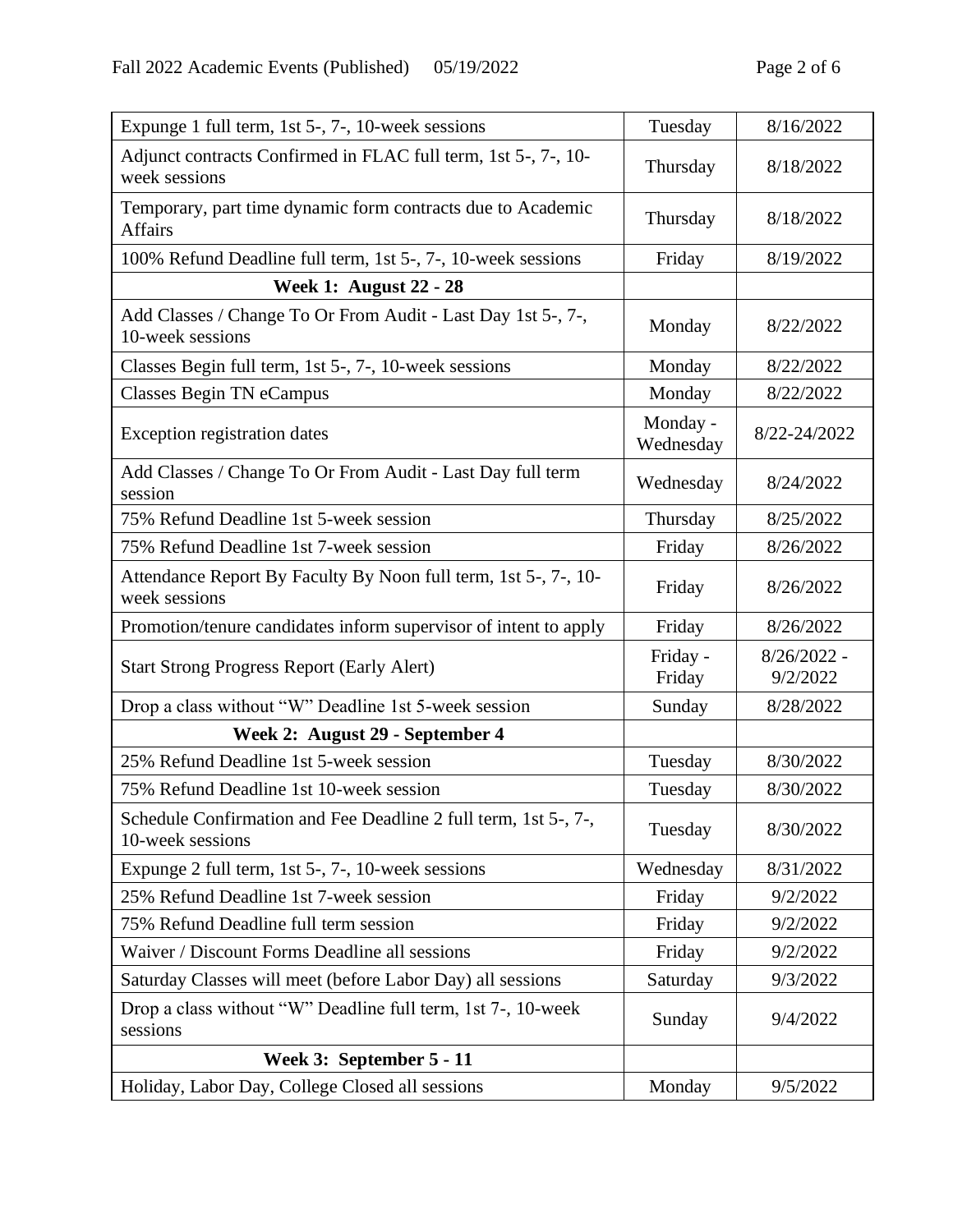| Expunge 3 full term, 1st 5-, 7-, 10-week sessions                                                                        | Tuesday              | 9/6/2022     |
|--------------------------------------------------------------------------------------------------------------------------|----------------------|--------------|
| 25% Refund Deadline 1st 10-week session                                                                                  | Thursday             | 9/8/2022     |
| Full-time faculty schedules due to VP of Academic Affairs                                                                | Friday               | 9/9/2022     |
| Week 4: September 12 - 18                                                                                                |                      |              |
| Financial Aid Refunds, Begin Releasing full term, 1st 5-, 7-, 10-<br>week sessions                                       | Monday               | 9/12/2022    |
| Drop a class with "W" Deadline 1st 5-week session                                                                        | Tuesday              | 9/13/2022    |
| Assessment Reports Due - Fall                                                                                            | Thursday             | 9/15/2022    |
| 25% Refund Deadline full term session                                                                                    | Friday               | 9/16/2022    |
| Week 5: September 19 - 25                                                                                                |                      |              |
| <b>Start Strong Progress Report</b>                                                                                      | Tuesday -<br>Tuesday | 9/20-27/2022 |
| Application Deadline 2nd 5-, 10-week sessions                                                                            | Thursday             | 9/22/2022    |
| Schedule Confirmation and Fee Deadline 1 - Registration That<br>Occurred on or Before August 15 2nd 5-, 10-week sessions | Thursday             | 9/22/2022    |
| 100% Refund Deadline 2nd 5-, 10-week sessions                                                                            | Friday               | 9/23/2022    |
| Accuplacer Test Deadline 2nd 5-, 10-week sessions                                                                        | Friday               | 9/23/2022    |
| Drop a class with "W" Deadline 1st 7-week session                                                                        | Friday               | 9/23/2022    |
| Faculty Release Time Report due to VP Academic Affairs office                                                            | Friday               | 9/23/2022    |
| Classes End 1st 5-week session                                                                                           | Sunday               | 9/25/2022    |
| Week 6: September 26 - October 2                                                                                         |                      |              |
| Add Classes / Change To Or From Audit - Last Day 2nd 5-, 10-<br>week sessions                                            | Monday               | 9/26/2022    |
| Adjunct contracts Confirmed in FLAC - 2nd 5-, 10-week sessions                                                           | Monday               | 9/26/2022    |
| Classes Begin 2nd 5-, 10-week sessions                                                                                   | Monday               | 9/26/2022    |
| Grades due in Enrollment Services by 4:30pm 1st 5-week session                                                           | Tuesday              | 9/27/2022    |
| Attendance Report By Faculty By Noon 2nd 5-, 10-week sessions                                                            | Thursday             | 9/29/2022    |
| 75% Refund Deadline 2nd 5-week session                                                                                   | Friday               | 9/30/2022    |
| Financial Aid Refunds, Begin Releasing 2nd 5-, 10-week sessions                                                          | Friday               | 9/30/2022    |
| Drop a class without "W" Deadline 2nd 5-week session                                                                     | Sunday               | 10/2/2022    |
| <b>Week 7: October 3 - 9</b>                                                                                             |                      |              |
| Expunge 1 2nd 5-week session                                                                                             | Monday               | 10/3/2022    |
| 25% Refund Deadline 2nd 5-week session                                                                                   | Tuesday              | 10/4/2022    |
| 75% Refund Deadline 2nd 10-week session                                                                                  | Wednesday            | 10/5/2022    |
| Drop a class with "W" Deadline 1st 10-week session                                                                       | Thursday             | 10/6/2022    |
| Expunge 1 2nd 10-week session                                                                                            | Thursday             | 10/6/2022    |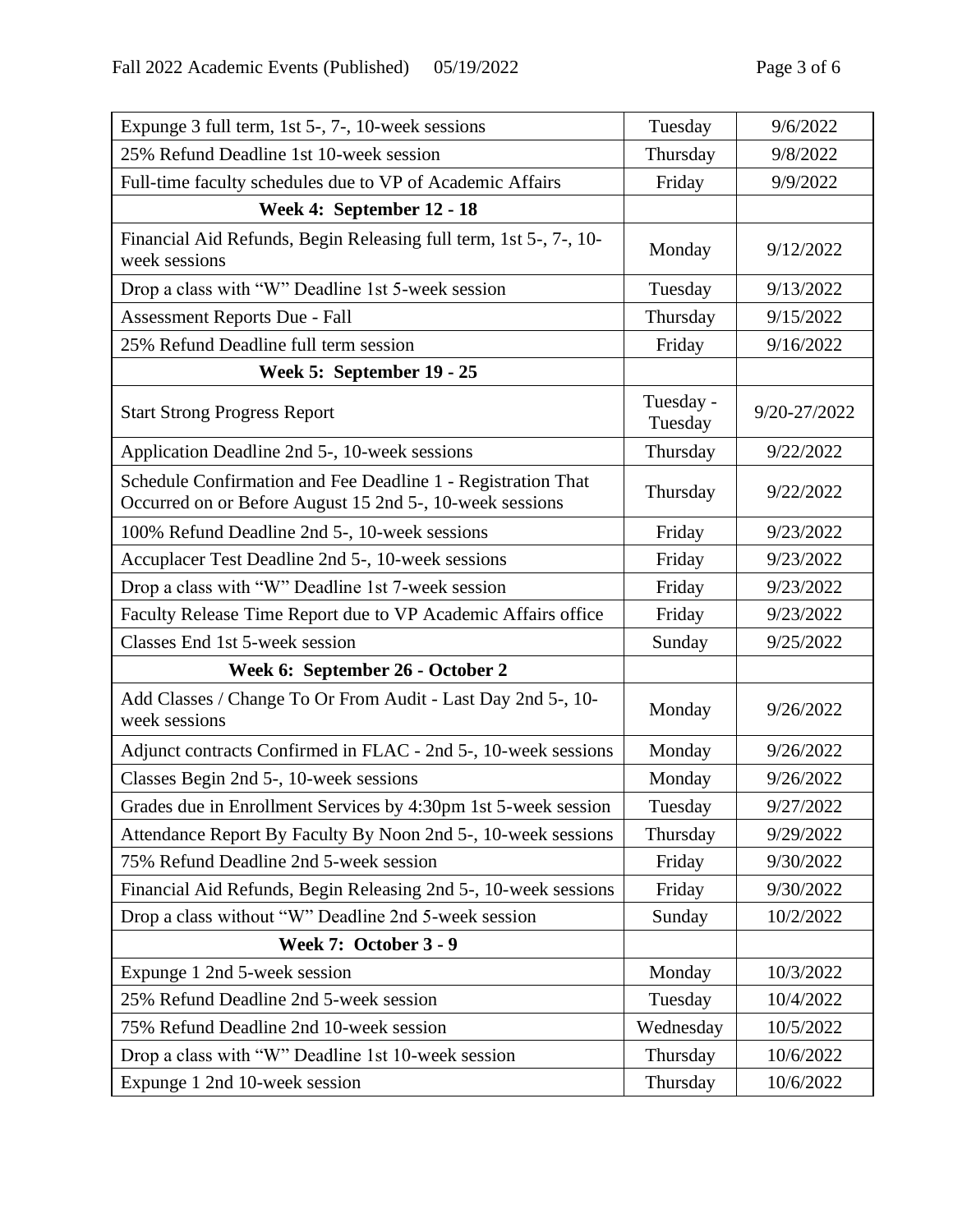| "I" Grades Change To "F" For Spring and Summer all sessions                                                        | Friday              | 10/7/2022     |
|--------------------------------------------------------------------------------------------------------------------|---------------------|---------------|
| Saturday Classes Will Meet (before fall break) all sessions                                                        | Saturday            | 10/8/2022     |
| Drop a class without "W" Deadline 2nd 10-week session                                                              | Sunday              | 10/9/2022     |
| <b>Week 8: October 10 - 16</b>                                                                                     |                     |               |
| Fall Break all sessions                                                                                            | Monday -<br>Tuesday | 10/10-11/2022 |
| Classes End 1st 7-week session                                                                                     | Wednesday           | 10/12/2022    |
| Mid-term Grades - Begin input                                                                                      | Wednesday           | 10/12/2022    |
| 25% Refund Deadline 2nd 10-week session                                                                            | Friday              | 10/14/2022    |
| Adjunct contracts Confirmed in FLAC - 2nd 7-week                                                                   | Friday              | 10/14/2022    |
| Grades due in Enrollment Services by 4:30pm 1st 7-week session                                                     | Friday              | 10/14/2022    |
| Week 9: October 17 - October 23                                                                                    |                     |               |
| Application Deadline 2nd 7-week session                                                                            | Monday              | 10/17/2022    |
| Schedule Confirmation and Fee Deadline 1 - Registration That<br>Occurred on or Before August 15 2nd 7-week session | Monday              | 10/17/2022    |
| 100% Refund Deadline 2nd 7-week session                                                                            | Tuesday             | 10/18/2022    |
| Accuplacer Test Deadline 2nd 7-week session                                                                        | Tuesday             | 10/18/2022    |
| Add Classes / Change To Or From Audit - Last Day 2nd 7-week<br>session                                             | Wednesday           | 10/19/2022    |
| Classes Begin 2nd 7-week session                                                                                   | Wednesday           | 10/19/2022    |
| Drop a class with "W" Deadline 2nd 5-week session                                                                  | Wednesday           | 10/19/2022    |
| Registration Begins for Spring & Summer all sessions                                                               | Wednesday           | 10/19/2022    |
| Mid-term Grades - End input                                                                                        | Friday              | 10/21/2022    |
| Mid-term grades available for student view                                                                         | Saturday            | 10/22/2022    |
| <b>Week 10: October 24 - 30</b>                                                                                    |                     |               |
| Attendance Report By Faculty By Noon 2nd 7-week session                                                            | Monday              | 10/24/2022    |
| 75% Refund Deadline 2nd 7-week session                                                                             | Tuesday             | 10/25/2022    |
| Financial Aid Refunds, Begin Releasing 2nd 7-week session                                                          | Tuesday             | 10/25/2022    |
| Expunge 1 2nd 7-week session                                                                                       | Wednesday           | 10/26/2022    |
| Drop a class with "W" Deadline full term session                                                                   | Friday              | 10/28/2022    |
| Week 11: October 31 - November 6                                                                                   |                     |               |
| 25% Refund Deadline 2nd 7-week session                                                                             | Monday              | 10/31/2022    |
| Adjunct contracts Confirmed in FLAC - 3rd 5-week                                                                   | Monday              | 10/31/2022    |
| Application Deadline 3rd 5-week session                                                                            | Monday              | 10/31/2022    |
| Schedule Confirmation and Fee Deadline 1 - Registration That<br>Occurred on or Before August 15 3rd 5-week session | Monday              | 10/31/2022    |